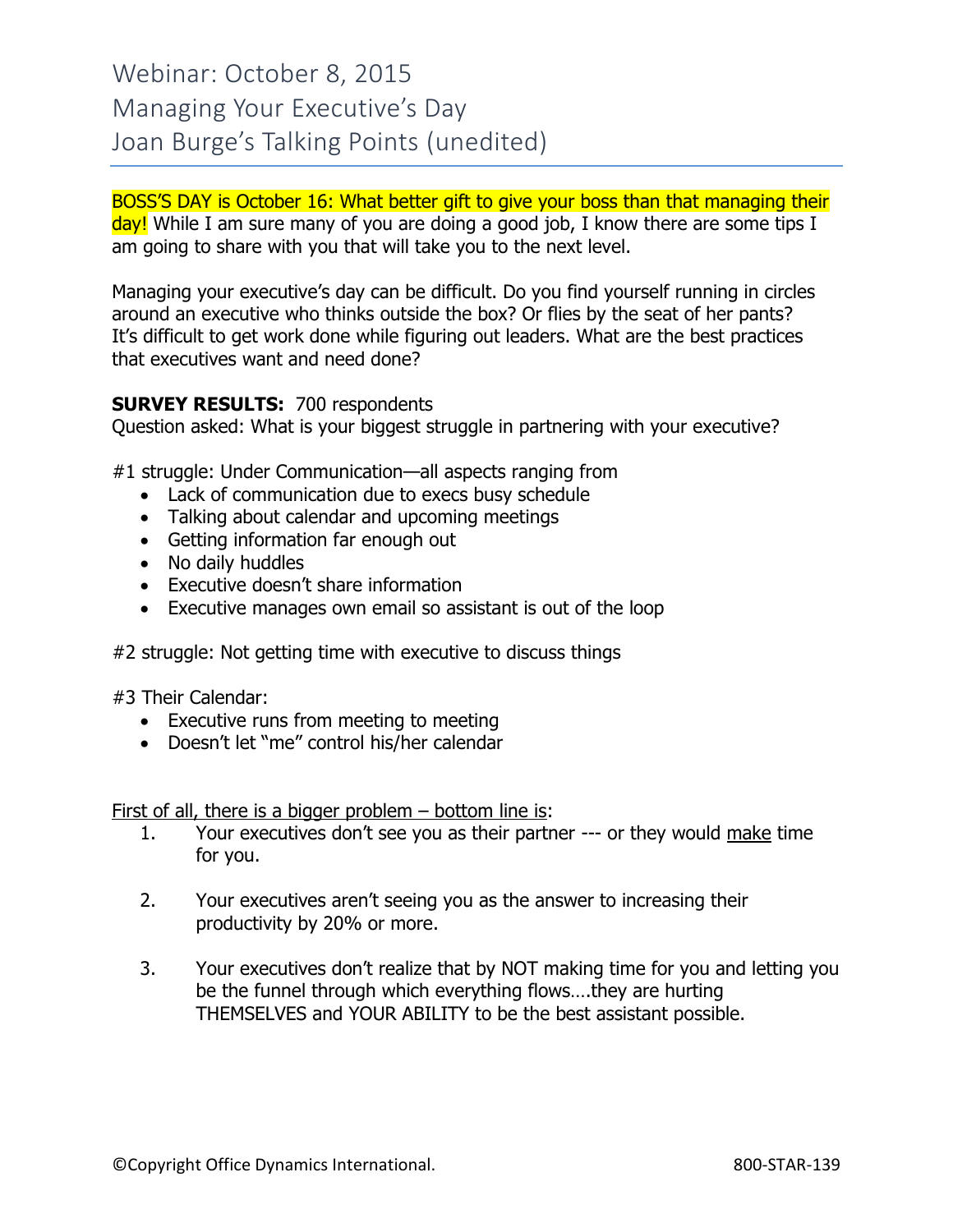**Center of Influence (Visual** from Executives and Assistants Working in Partnership: The Definitive Guide by Joan Burge with Chrissy Scivicque.

• The stream of information that your executive is exposed to should flow to you and then you MANAGE it—delegate it, take action on it, place it in follow up, make a phone call.

-----------------------------------------------------------------------------------------------------

# **1 st: 6 Overall strategies for managing your executive's day:**

- 1. Be a cognitive being. Engage all your senses as you go through your day.
- 2. Use a holistic approach. Not only with a specific task like "appointment scheduling," but have a big picture view of everything. You need to step above all that you see and know and make connections.
- 3. Be flexible and adaptable.
- 4. Stop running in circles. When you feel like you have spent more of your day running in circles or putting out fires (which inevitable happens), stop. Catch your breath. Re-assess you priorities and tasks for the rest of the day. Then move forward.
- 5. Don't be wishy-washy. A good executive depends on their assistant to "manage" their day. That is what they want their assistant to do. The executive has enough on their mind and they don't need to be bothered with the nitty gritty.
- 6. Remain calm to help ensure your executive's day runs smoothly. Jasmine possesses this great trait!

Now, let's drill down to specifics. The best practices I'm sharing with you are from a new operating manual for executives and assistants –new release…….. **Executives and Assistants Working in Partnership: The Definitive Guide by Joan Burge with Chrissy Scivicque** (at OfficeDynamics.com)

### **------------------------------------------------------------------------------------------**

### **#1: COMMUNICATE, COMMUNICATE, and COMMUNICATE**

In order to "manage" your executive's day, you need to be up to date on priorities, projects, events, -- basically everything that is happening in your executive's world. Many of our survey respondents said they aren't sure of their execs priorities or projects on the horizon.

This is where it starts. This requires daily conversations with your executive, either on the phone or in person.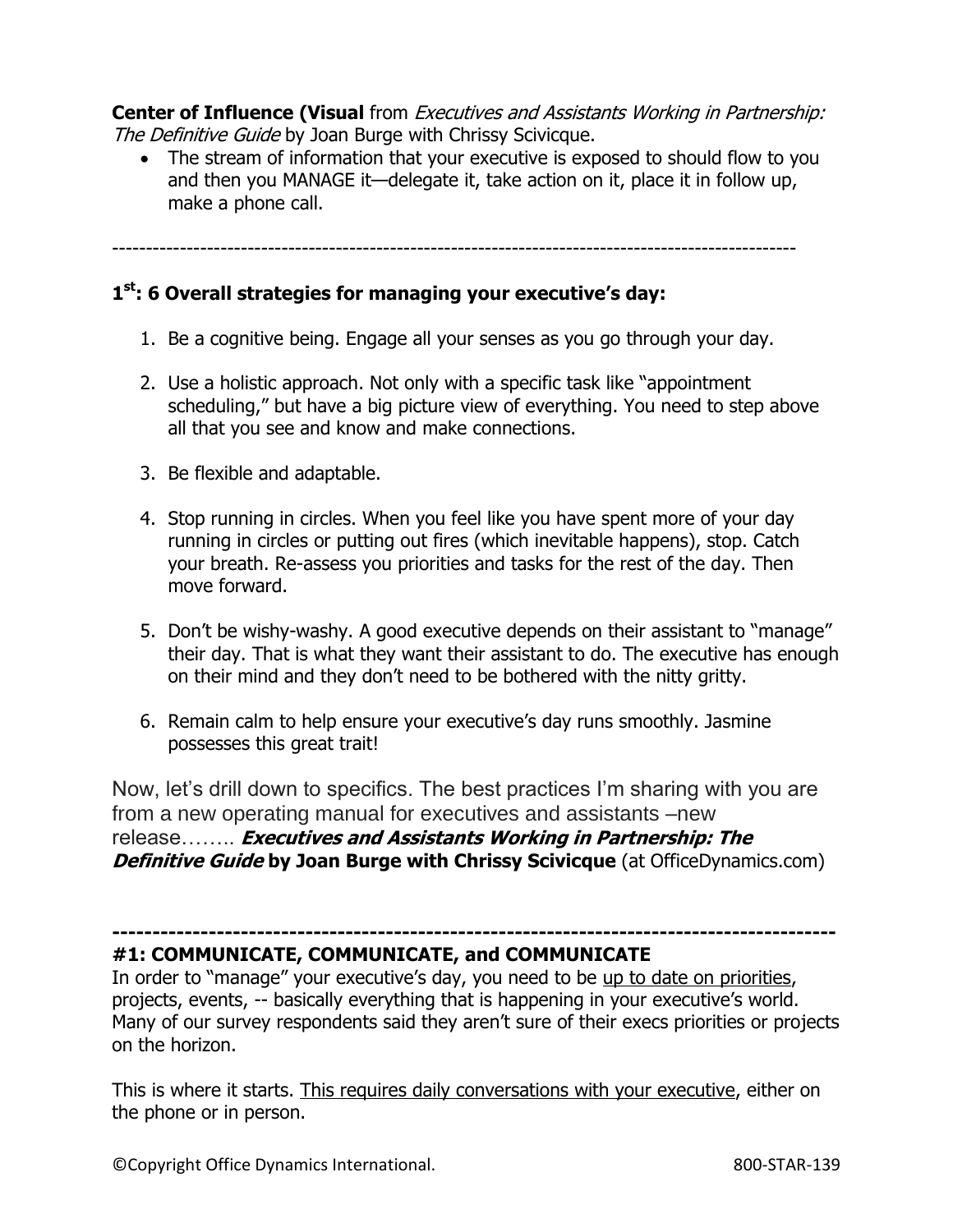### Daily Huddles

We all love technology, but what about Human Moments? How can these opportunities build rapport, relationships and the people side of success? It's important to know how and why we should create a window of communication with your leader. What time schedule does your leader work on and how does that affect your tomorrow?

#### --------------------------------------------------------------------------------------------------

#### **#2: PRIORITIZE**

Every day, focus on the top  $3 - 5$  priorities. But you have to understand what those are and that takes having conversations with your executive—whether on the phone or person. If you are going to manage their day, you have to know what is inside their head.

# ----------------------------------------------------------------------------------------------------

**#3: MASTERING YOUR EXECUTIVE'S CALENDAR—THE HOLISTIC APPROACH** We recommend that the Assistant approach Calendar Management with a holistic perspective. This means she understands the big picture regarding priorities. She isn't simply looking at today; she is always thinking two steps ahead and understands how each piece of the puzzle impacts the others.

Of course, an assistants needs input from her executive!!! You've got to initiate those conversations. And also look 3 – 6 months out.

#### ----------------------------------------------------------------------------------------------------------- **#4: PROTECT YOUR EXECUTIVE'S TIME; BE A GREAT GATEKEEPER**

An essential part of the Assistant's role is to protect the Executive's time, minimizing distractions and unnecessary interruptions. Of course, there are *necessary* interruptions and spur-of-the moment meetings that must also be effectively handled and accommodated.

Many executives have open-door policies but when is it too much to where the executive does not get their work done or have time to prepare for an important meeting.

It is up to you to elicit information from a visitor or caller….. A good rule of thumb is to maintain a position of information gatherer rather than information divulger.

#### --------------------------------------------------------------------------------------------------------

## **#5: SAVE YOUR EXECUTIVE FROM HERSELF**

Many times, executives are their own worst enemy. They tell you not to add anything to their calendar, and then they fill up their calendar with spur-of-the-moment meetings.

- Your executive tells you to make sure he ends his meeting on time because he has to be somewhere after and then he ignores your signals that it's time to end his meeting.
- You executives tells you don't book any travel the last 2 weeks of October and then she agrees to speak at a big event the last week of October.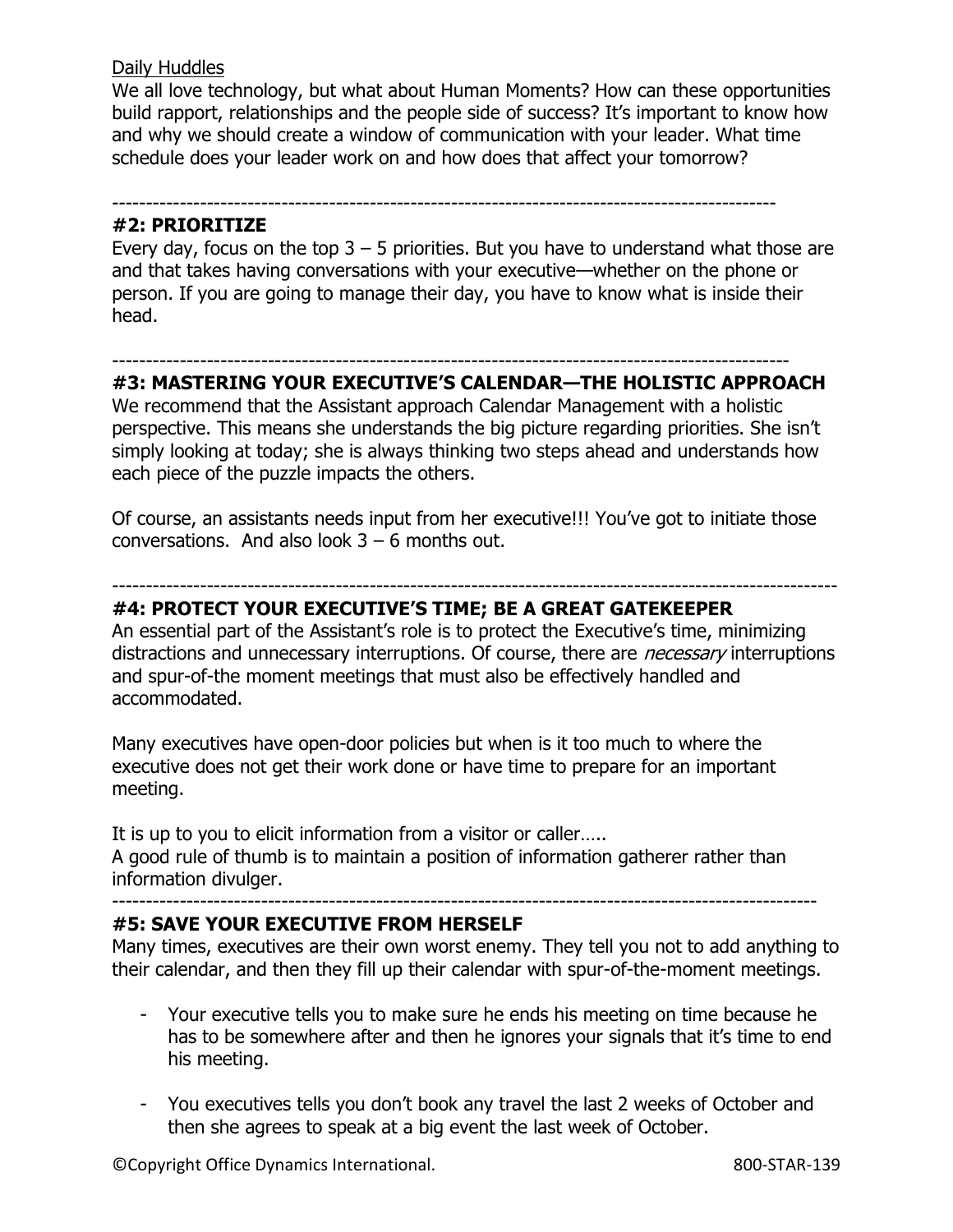What is an assistant to do? After all, you have been told by your executive "manage" my life. Then when you try to keep all nice and organized, they mess it all up!

What is the solution?

First of all, accept that will probably not change *completely* but it certainly can get better. In many cases, the executive is willing to change or try new things—especially the process part. And yet there are some concessions the assistant has to make.

Some solutions are:

- 1. Make sure you leave some wiggle room on their calendar for last-minute appointments or for your executive to work on a project, emails or phone calls.
- 2. When you are in your Daily Huddles, remind your executive that they told you they don't want to travel during "X" time (and keep reminding them).
- 3. Throughout the week, get clarification on your executive's expectations.
- 4. Maybe you need to have a heart-to-heart conversation with your executive as to your desire to manage their day and you need their cooperation.
- 5. Know when to flex to your executive's preferences and when to stick to your guns.

JASMINE IS VERY GOOD AT REMINDING ME WHAT I SAID.

----------------------------------------------------------------------------------------------

# **#6: WOW YOUR EXECUTIVE**

An executive wants to be informed! They don't like surprises in terms of not knowing "so and so" was showing up for a meeting; or they didn't get sufficient background information on a new client they are meeting; …..

- Think 4 5 steps ahead.
- Be over-the-edge organized in every way. (You manage your executive's day when you are organized.)
- Monitor projects from beginning to end.
- Keep accurate records and files so you can quickly access information your executive needs.
- Utilize the electronic reminders on your smartphone, online calendars, etc.
- Know what kind of information is important to your executive in various situations.
- Go the extra mile to provide new or important information:
	- o Google New
	- o Google Alerts
	- o Google Clients (look for changes such as downsizing, mergers, or acquisitions as those can affect your company's business)
- Send links to articles that may be of interest to your executive.

-----------------------------------------------------------------------------------------------------------